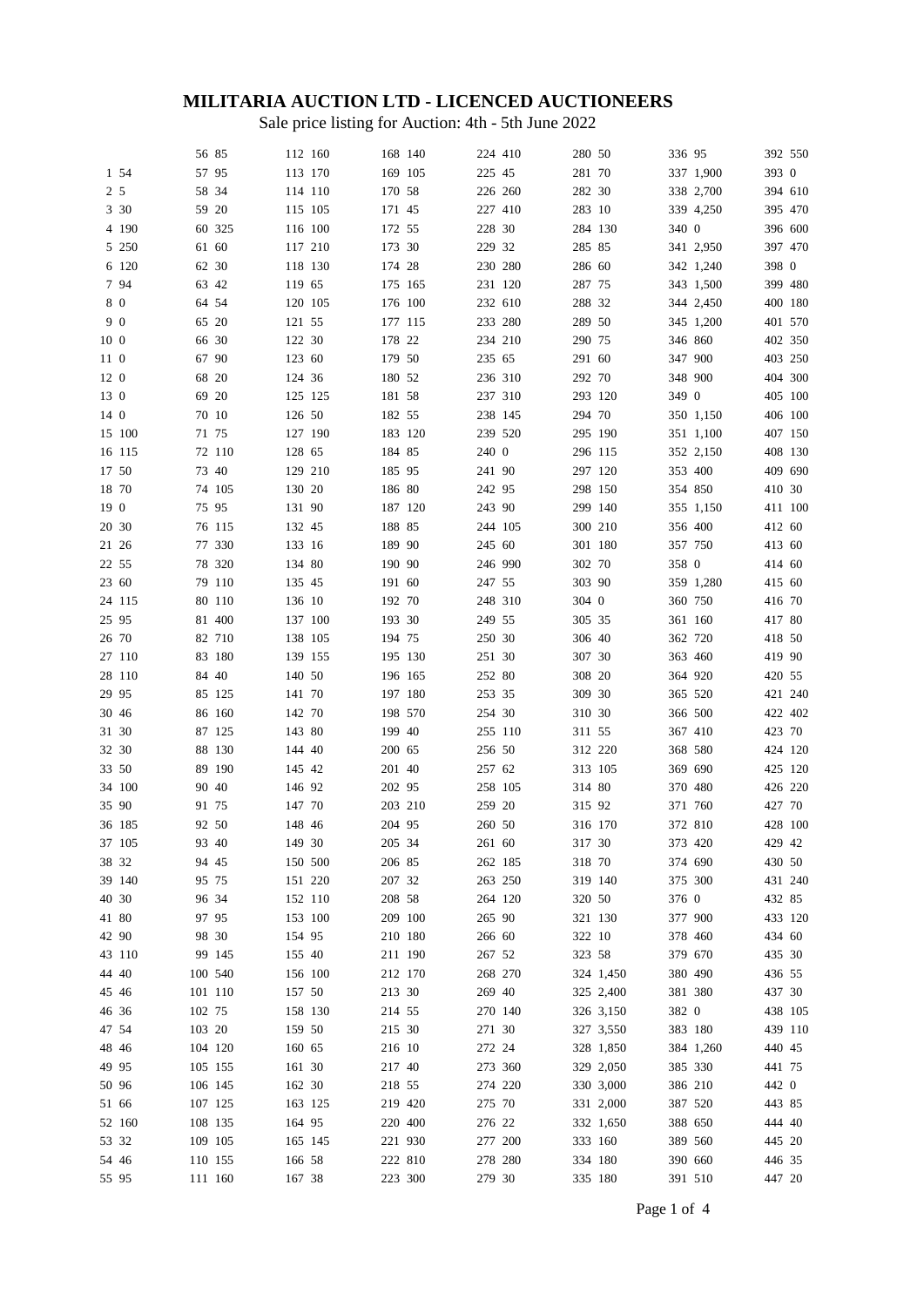| 448 30  | 507 0  |           |         | 566 520   | 625 455 |           |         | 684 220 |         | 743 1,200 | 802 0   |           | 861 0   |         |
|---------|--------|-----------|---------|-----------|---------|-----------|---------|---------|---------|-----------|---------|-----------|---------|---------|
| 449 410 | 508 36 |           |         | 567 440   | 626 195 |           | 685 800 |         |         | 744 1,110 | 803 0   |           |         | 862 290 |
| 450 380 |        | 509 320   |         | 568 500   | 627 50  |           | 686 62  |         |         | 745 1,000 | 804 0   |           | 863 0   |         |
| 451 0   |        | 510 135   |         | 569 250   | 628 145 |           | 687 30  |         | 746 0   |           | 805 200 |           | 864 130 |         |
| 452 170 |        | 511 160   | 570 260 |           | 629 30  |           |         | 688 260 |         | 747 1,520 | 806 170 |           | 865 100 |         |
| 453 100 | 512 50 |           |         | 571 990   | 630 175 |           | 689 42  |         |         | 748 1,010 | 807 310 |           | 866 80  |         |
| 454 70  |        | 513 110   | 572 0   |           | 631 900 |           | 690 54  |         |         | 749 200   | 808 100 |           | 867 85  |         |
| 455 60  | 514 0  |           | 573 200 |           | 632 170 |           | 691 40  |         |         | 750 350   | 809 160 |           | 868 80  |         |
| 456 90  | 515 90 |           |         | 574 570   |         |           | 692 115 |         |         | 751 350   | 810 280 |           | 869 30  |         |
|         |        |           |         |           | 633 110 |           |         |         |         |           |         |           |         |         |
| 457 200 |        | 516 155   |         | 575 230   | 634 170 |           | 693 100 |         |         | 752 450   | 811 510 |           | 870 50  |         |
| 458 160 | 517 30 |           |         | 576 310   | 635 225 |           |         | 694 130 |         | 753 150   | 812 270 |           | 871 75  |         |
| 459 40  |        | 518 270   | 577 200 |           | 636 140 |           | 695 95  |         |         | 754 260   | 813 160 |           |         | 872 135 |
| 460 60  | 519 50 |           |         | 578 330   | 637 65  |           | 696 70  |         |         | 755 260   | 814 270 |           | 873 520 |         |
| 461 30  | 520 40 |           | 579 200 |           | 638 85  |           | 697 205 |         |         | 756 1,150 | 815 230 |           | 874 250 |         |
| 462 100 |        | 521 170   | 580 210 |           | 639 65  |           | 698 30  |         |         | 757 880   | 816 140 |           |         | 875 155 |
| 463 40  | 522 55 |           | 581 200 |           | 640 205 |           | 699 50  |         |         | 758 700   | 817 115 |           |         | 876 370 |
| 464 65  | 523 50 |           | 582 200 |           | 641 95  |           |         | 700 100 |         | 759 1,000 |         | 818 1,000 |         | 877 410 |
| 465 30  | 524 70 |           | 583 40  |           | 642 100 |           | 701 100 |         |         | 760 800   | 819 910 |           |         | 878 610 |
| 466 55  | 525 20 |           |         | 584 370   | 643 90  |           |         | 702 100 |         | 761 500   | 820 320 |           | 879 300 |         |
| 467 85  |        | 526 870   |         | 585 460   | 644 60  |           | 703 70  |         |         | 762 1,200 | 821 225 |           | 880 230 |         |
| 468 110 | 527 30 |           |         | 586 520   | 645 68  |           |         | 704 760 |         | 763 800   | 822 220 |           | 881 220 |         |
| 469 100 | 528 52 |           | 587 400 |           | 646 60  |           | 705 0   |         |         | 764 470   | 823 380 |           | 882 125 |         |
| 470 80  |        | 529 120   | 588 400 |           | 647 82  |           | 706 100 |         |         | 765 590   | 824 210 |           | 883 390 |         |
| 471 44  |        | 530 6,000 |         | 589 500   | 648 10  |           | 707 70  |         |         | 766 530   | 825 230 |           | 884 125 |         |
| 472 46  | 531 0  |           |         | 590 200   | 649 50  |           | 708 70  |         |         | 767 570   | 826 300 |           | 885 560 |         |
| 473 50  |        | 532 2,700 |         | 591 1,080 | 650 130 |           |         | 709 110 | 768 0   |           | 827 180 |           | 886 190 |         |
|         |        |           |         |           |         |           |         |         |         |           |         |           |         |         |
| 474 20  | 533 0  |           | 592 0   |           | 651 92  |           | 710 70  |         | 769 400 |           | 828 160 |           |         | 887 200 |
| 475 54  |        | 534 2,000 |         | 593 300   | 652 52  |           | 711 60  |         |         | 770 410   | 829 185 |           | 888 130 |         |
| 476 30  | 535 0  |           |         | 594 510   | 653 114 |           | 712 0   |         |         | 771 420   | 830 160 |           | 889 220 |         |
| 477 60  | 536 0  |           |         | 595 400   | 654 42  |           |         | 713 150 | 772 0   |           | 831 0   |           | 890 240 |         |
| 478 65  | 537 0  |           | 596 280 |           | 655 142 |           | 714 65  |         |         | 773 580   | 832 115 |           | 891 210 |         |
| 479 105 |        | 538 450   |         | 597 325   | 656 42  |           | 715 0   |         |         | 774 640   | 833 350 |           | 892 175 |         |
| 480 80  |        | 539 400   | 598 420 |           | 657 70  |           | 716 5   |         |         | 775 510   | 834 340 |           | 893 50  |         |
| 481 60  |        | 540 610   | 599 420 |           | 658 54  |           | 717 24  |         | 776 370 |           | 835 125 |           | 894 95  |         |
| 482 85  |        | 541 420   |         | 600 320   | 659 102 |           |         | 718 440 | 777 30  |           | 836 300 |           | 895 85  |         |
| 483 85  |        | 542 460   | 601 280 |           | 660 165 |           | 719 540 |         | 778 56  |           | 837 100 |           | 896 30  |         |
| 484 75  |        | 543 300   |         | 602 300   | 661 400 |           |         | 720 125 |         | 779 190   | 838 85  |           | 897 75  |         |
| 485 105 |        | 544 390   |         | 603 280   | 662 120 |           |         | 721 300 | 780 60  |           | 839 65  |           | 898 85  |         |
| 486 110 |        | 545 410   |         | 604 300   | 663 32  |           | 722 75  |         |         | 781 210   | 840 75  |           | 899 105 |         |
| 487 75  |        | 546 320   | 605 0   |           | 664 145 |           | 723 50  |         | 782 50  |           | 841 370 |           | 900 85  |         |
| 488 70  | 547 40 |           | 606 40  |           | 665 32  |           | 724 0   |         | 783 0   |           | 842 85  |           | 901 34  |         |
| 489 115 |        | 548 400   |         | 607 600   | 666 90  |           | 725 0   |         | 784 0   |           | 843 60  |           |         | 902 115 |
| 490 115 |        | 549 390   |         | 608 260   | 667 48  |           |         | 726 240 |         | 785 620   | 844 90  |           | 903 120 |         |
| 491 50  |        | 550 580   |         | 609 100   | 668 260 |           | 727 95  |         |         | 786 1,080 | 845 80  |           | 904 120 |         |
| 492 75  | 551 0  |           | 610 0   |           | 669 160 |           |         | 728 165 |         | 787 1,090 | 846 75  |           | 905 120 |         |
| 493 60  | 552 0  |           |         |           |         |           | 729 80  |         | 788 0   |           | 847 80  |           | 906 60  |         |
|         |        |           |         | 611 270   | 670 110 |           |         |         |         |           |         |           |         |         |
| 494 125 | 553 0  |           | 612 0   |           | 671 44  |           | 730 60  |         | 789 0   |           | 848 80  |           | 907 50  |         |
| 495 95  |        | 554 801   | 613 0   |           | 672 75  |           | 731 70  |         |         | 790 500   | 849 250 |           | 908 50  |         |
| 496 100 |        | 555 400   | 614 90  |           | 673 155 |           |         | 732 200 |         | 791 270   | 850 75  |           | 909 225 |         |
| 497 70  |        | 556 240   | 615 60  |           | 674 20  |           | 733 95  |         |         | 792 540   | 851 580 |           | 910 275 |         |
| 498 55  |        | 557 320   |         | 616 100   | 675 385 |           | 734 90  |         | 793 600 |           | 852 30  |           | 911 610 |         |
| 499 50  |        | 558 150   | 617 90  |           | 676 150 |           |         | 735 150 | 794 0   |           | 853 175 |           | 912 150 |         |
| 500 30  |        | 559 380   | 618 30  |           | 677 130 |           | 736 20  |         |         | 795 360   | 854 170 |           | 913 240 |         |
| 501 30  |        | 560 270   | 619 85  |           | 678 315 |           | 737 90  |         |         | 796 350   | 855 95  |           | 914 0   |         |
| 502 20  |        | 561 280   | 620 80  |           |         | 679 2,000 | 738 70  |         |         | 797 320   | 856 95  |           | 915 150 |         |
| 503 55  |        | 562 780   | 621 30  |           | 680 720 |           |         | 739 140 |         | 798 460   | 857 80  |           | 916 150 |         |
| 504 150 |        | 563 1,000 | 622 42  |           |         | 681 1,000 |         | 740 160 |         | 799 1,250 | 858 130 |           | 917 80  |         |
| 505 110 |        | 564 820   |         | 623 110   | 682 0   |           | 741 0   |         |         | 800 460   | 859 150 |           | 918 350 |         |
| 506 105 |        | 565 750   |         | 624 160   | 683 350 |           | 742 65  |         |         | 801 300   | 860 130 |           | 919 160 |         |
|         |        |           |         |           |         |           |         |         |         |           |         |           |         |         |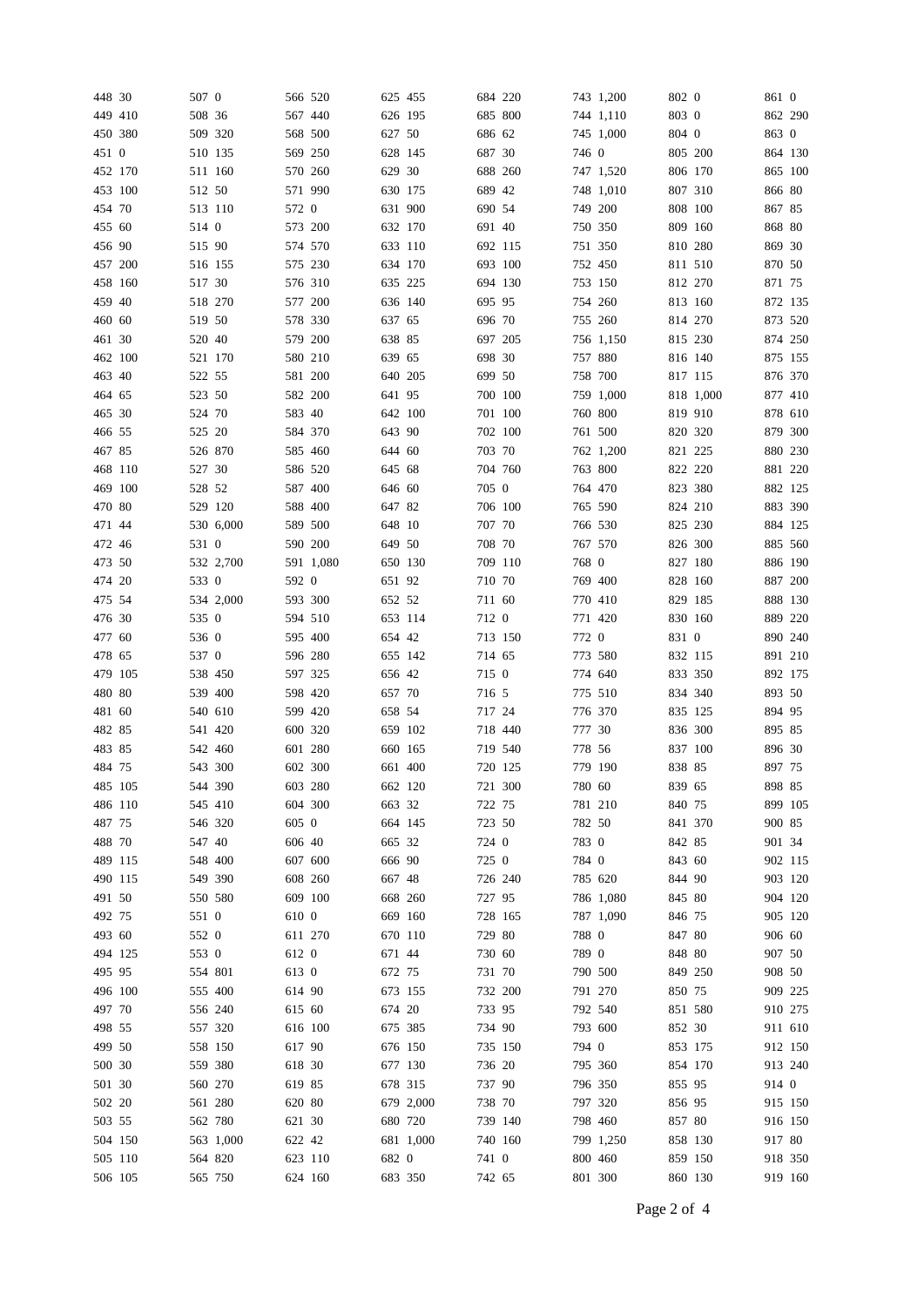|        | 920 125 | 979 40   |         | 1038 100 |            | 1097 300 |            | 1156 420 |            | 1215 115 |            | 1274 620 |            | 1333 280 |            |
|--------|---------|----------|---------|----------|------------|----------|------------|----------|------------|----------|------------|----------|------------|----------|------------|
| 921 40 |         |          | 980 100 | 1039 125 |            | 1098 340 |            | 1157 100 |            | 1216 340 |            | 1275 880 |            | 1334 90  |            |
| 922 65 |         | 981 40   |         |          | 1040 2.680 | 1099 0   |            | 1158 80  |            | 1217 577 |            | 1276 700 |            | 1335 165 |            |
| 923 40 |         | 982 70   |         |          | 1041 1,440 | 1100 270 |            | 1159 70  |            | 1218 0   |            | 1277 100 |            | 1336 100 |            |
|        |         |          |         |          |            |          |            |          |            |          |            |          |            |          |            |
|        | 924 220 | 983 65   |         |          | 1042 1,600 | 1101 230 |            | 1160 50  |            | 1219 240 |            | 1278 250 |            | 1337 50  |            |
| 925 75 |         |          | 984 125 | 1043 900 |            | 1102 105 |            | 1161 10  |            | 1220 225 |            | 1279 650 |            | 1338 100 |            |
|        | 926 115 | 985 40   |         | 1044 980 |            | 1103 290 |            | 1162 10  |            | 1221 60  |            | 1280 740 |            | 1339 50  |            |
| 927 70 |         | 986 40   |         | 1045 900 |            | 1104 200 |            | 1163 10  |            | 1222 55  |            | 1281 510 |            | 1340 40  |            |
| 928 30 |         | 987 80   |         | 1046 900 |            | 1105 180 |            | 1164 340 |            | 1223 260 |            | 1282 280 |            | 1341 40  |            |
|        | 929 115 | 988 70   |         | 1047 0   |            | 1106 210 |            | 1165 30  |            | 1224 140 |            | 1283 350 |            | 1342 40  |            |
| 930 65 |         |          | 989 160 |          | 1048 3,000 | 1107 85  |            | 1166 130 |            | 1225 40  |            | 1284 200 |            | 1343 80  |            |
| 931 50 |         | 990 75   |         |          | 1049 2,250 | 1108 50  |            | 1167 760 |            | 1226 40  |            | 1285 520 |            | 1344 26  |            |
|        | 932 110 | 991 10   |         |          | 1050 2,450 | 1109 30  |            | 1168 45  |            | 1227 60  |            | 1286 620 |            | 1345 25  |            |
|        |         | 992 50   |         | 1051 0   |            |          |            |          |            |          |            |          |            |          |            |
|        | 933 125 |          |         |          |            | 1110 40  |            | 1169 220 |            | 1228 70  |            | 1287 720 |            | 1346 10  |            |
|        | 934 115 | 993 55   |         | 1052 650 |            | 1111 90  |            | 1170 115 |            | 1229 75  |            | 1288 680 |            | 1347 20  |            |
|        | 935 105 | 994 50   |         | 1053 750 |            | 1112 110 |            | 1171 260 |            | 1230 50  |            |          | 1289 1,240 | 1348 40  |            |
| 936 30 |         | 995 20   |         |          | 1054 1,540 | 1113 80  |            | 1172 20  |            | 1231 30  |            | 1290 760 |            | 1349 55  |            |
|        | 937 105 | 996 40   |         | 1055 700 |            | 1114 120 |            | 1173 35  |            | 1232 30  |            | 1291 860 |            | 1350 50  |            |
|        | 938 155 | 997 20   |         | 1056 600 |            | 1115 115 |            | 1174 50  |            | 1233 40  |            |          | 1292 1,300 | 1351 30  |            |
|        | 939 105 | 998 70   |         | 1057 800 |            | 1116 110 |            | 1175 45  |            | 1234 100 |            |          | 1293 1,280 | 1352 70  |            |
| 940 90 |         | 999 30   |         | 1058 600 |            | 1117 140 |            | 1176 50  |            | 1235 60  |            | 1294 750 |            | 1353 30  |            |
| 941 40 |         | 1000 50  |         |          | 1059 1,100 | 1118 20  |            | 1177 50  |            | 1236 30  |            | 1295 800 |            | 1354 140 |            |
|        | 942 120 | 1001 20  |         | 1060 600 |            | 1119 55  |            | 1178 45  |            | 1237 140 |            | 1296 620 |            |          | 1355 3,500 |
|        |         |          |         |          |            |          |            |          |            |          |            |          |            |          |            |
| 943 20 |         | 1002 10  |         | 1061 150 |            | 1120 100 |            | 1179 30  |            | 1238 190 |            | 1297 520 |            |          | 1356 1,500 |
|        | 944 130 | 1003 100 |         | 1062 0   |            | 1121 220 |            | 1180 22  |            | 1239 40  |            | 1298 510 |            | 1357 630 |            |
| 945 35 |         | 1004 30  |         | 1063 150 |            | 1122 200 |            | 1181 155 |            | 1240 90  |            | 1299 800 |            | 1358 750 |            |
|        | 946 110 | 1005 20  |         | 1064 100 |            | 1123 55  |            | 1182 90  |            | 1241 110 |            | 1300 200 |            | 1359 710 |            |
| 947 35 |         | 1006 20  |         | 1065 55  |            | 1124 0   |            | 1183 8   |            | 1242 700 |            |          | 1301 1,850 | 1360 380 |            |
| 948 20 |         | 1007 60  |         | 1066 320 |            | 1125 220 |            | 1184 50  |            | 1243 125 |            | 1302 950 |            | 1361 660 |            |
| 949 20 |         | 1008 5   |         | 1067 0   |            | 1126 90  |            | 1185 26  |            | 1244 100 |            | 1303 520 |            | 1362 520 |            |
| 950 55 |         | 1009 35  |         | 1068 600 |            | 1127 30  |            | 1186 60  |            | 1245 30  |            | 1304 630 |            |          | 1363 1,000 |
| 951 30 |         | 1010 5   |         |          | 1069 1,050 | 1128 55  |            | 1187 35  |            | 1246 60  |            | 1305 760 |            |          | 1364 1,550 |
| 952 65 |         | 1011 5   |         | 1070 450 |            | 1129 50  |            | 1188 70  |            | 1247 80  |            | 1306 520 |            |          | 1365 1,310 |
|        |         |          |         |          |            |          |            |          |            |          |            |          |            |          |            |
|        | 953 100 | 1012 12  |         |          | 1071 1,000 |          | 1130 6,000 | 1189 135 |            | 1248 58  |            | 1307 800 |            |          | 1366 2,200 |
| 954 90 |         | 1013 30  |         | 1072 0   |            | 1131 0   |            | 1190 72  |            | 1249 20  |            | 1308 860 |            |          | 1367 2,040 |
|        | 955 170 | 1014 30  |         | 1073 440 |            | 1132 0   |            |          | 1191 2,600 | 1250 30  |            | 1309 750 |            | 1368     |            |
| 956 60 |         | 1015 5   |         | 1074 780 |            | 1133 0   |            | 1192 50  |            | 1251 50  |            | 1310 800 |            | 1369 780 |            |
| 957 40 |         | 1016 5   |         | 1075 450 |            |          | 1134 1,650 | 1193 330 |            | 1252 90  |            | 1311 920 |            | 1370 980 |            |
|        | 958 100 | 1017 10  |         | 1076 850 |            |          | 1135 3,000 | 1194 295 |            | 1253 20  |            | 1312 710 |            | 1371 540 |            |
|        | 959 110 | 1018 5   |         | 1077 230 |            |          | 1136 3,500 | 1195 50  |            | 1254 120 |            |          | 1313 1,000 |          | 1372 1,700 |
| 960 40 |         | 1019 10  |         | 1078 420 |            |          | 1137 3,050 | 1196 70  |            | 1255 72  |            | 1314 990 |            | 1373 600 |            |
| 961 60 |         | 1020 20  |         | 1079 480 |            |          | 1138 1,220 | 1197 30  |            | 1256 32  |            | 1315 710 |            |          | 1374 2,020 |
| 962 65 |         | 1021 10  |         | 1080 960 |            | 1139 370 |            | 1198 90  |            | 1257 46  |            | 1316 650 |            | 1375 960 |            |
| 963 40 |         | 1022 10  |         |          | 1081 1,600 | 1140 530 |            | 1199 85  |            | 1258 90  |            | 1317 610 |            |          | 1376 1,110 |
|        |         |          |         | 1082 820 |            |          |            |          |            |          |            |          |            |          |            |
| 964 0  |         | 1023 85  |         |          |            | 1141 435 |            | 1200 175 |            | 1259 55  |            | 1318 530 |            |          | 1377 1,500 |
| 965 85 |         | 1024 95  |         |          | 1083 2,050 | 1142 370 |            | 1201 510 |            | 1260 30  |            |          | 1319 1,540 | 1378 670 |            |
| 966 70 |         | 1025 110 |         |          | 1084 1,200 | 1143 550 |            | 1202 135 |            | 1261 5   |            |          | 1320 1,060 | 1379 800 |            |
| 967 30 |         | 1026 40  |         | 1085 960 |            | 1144 950 |            | 1203 130 |            | 1262 0   |            |          | 1321 1,100 |          | 1380 1,290 |
| 968 30 |         | 1027 40  |         |          | 1086 1,840 | 1145 850 |            | 1204 120 |            | 1263 0   |            |          | 1322 1,520 |          | 1381 1,030 |
| 969 30 |         | 1028 55  |         |          | 1087 1,520 | 1146 310 |            | 1205 100 |            |          | 1264 4,000 | 1323 780 |            | 1382 900 |            |
|        | 970 180 | 1029 10  |         |          | 1088 2,050 |          | 1147 1,150 | 1206 200 |            | 1265 500 |            | 1324 650 |            | 1383 730 |            |
| 971 50 |         | 1030 20  |         | 1089 270 |            | 1148 620 |            | 1207 80  |            | 1266 0   |            | 1325 0   |            | 1384 200 |            |
| 972 0  |         | 1031 50  |         |          | 1090 1,600 | 1149 500 |            | 1208 150 |            | 1267 900 |            | 1326 460 |            | 1385 160 |            |
| 973 60 |         | 1032 80  |         | 1091 350 |            | 1150 400 |            | 1209 250 |            |          | 1268 1,200 | 1327 410 |            |          | 1386 5,500 |
|        |         |          |         |          |            |          |            |          |            |          |            |          |            |          |            |
| 974 30 |         | 1033 55  |         | 1092 0   |            | 1151 375 |            | 1210 50  |            |          | 1269 1,220 | 1328 200 |            | 1387 800 |            |
|        | 975 170 | 1034 10  |         | 1093 520 |            | 1152 60  |            | 1211 55  |            |          | 1270 1,090 |          | 1329 1,760 | 1388 570 |            |
|        | 976 180 | 1035 50  |         | 1094 0   |            | 1153 310 |            | 1212 80  |            | 1271 400 |            | 1330 150 |            | 1389 0   |            |
| 977 40 |         | 1036 55  |         | 1095 50  |            | 1154 260 |            | 1213 420 |            | 1272 650 |            | 1331 250 |            |          | 1390 1,300 |
| 978 85 |         | 1037 0   |         | 1096 330 |            | 1155 180 |            | 1214 270 |            | 1273 600 |            | 1332 80  |            | 1391 400 |            |
|        |         |          |         |          |            |          |            |          |            |          |            |          |            |          |            |